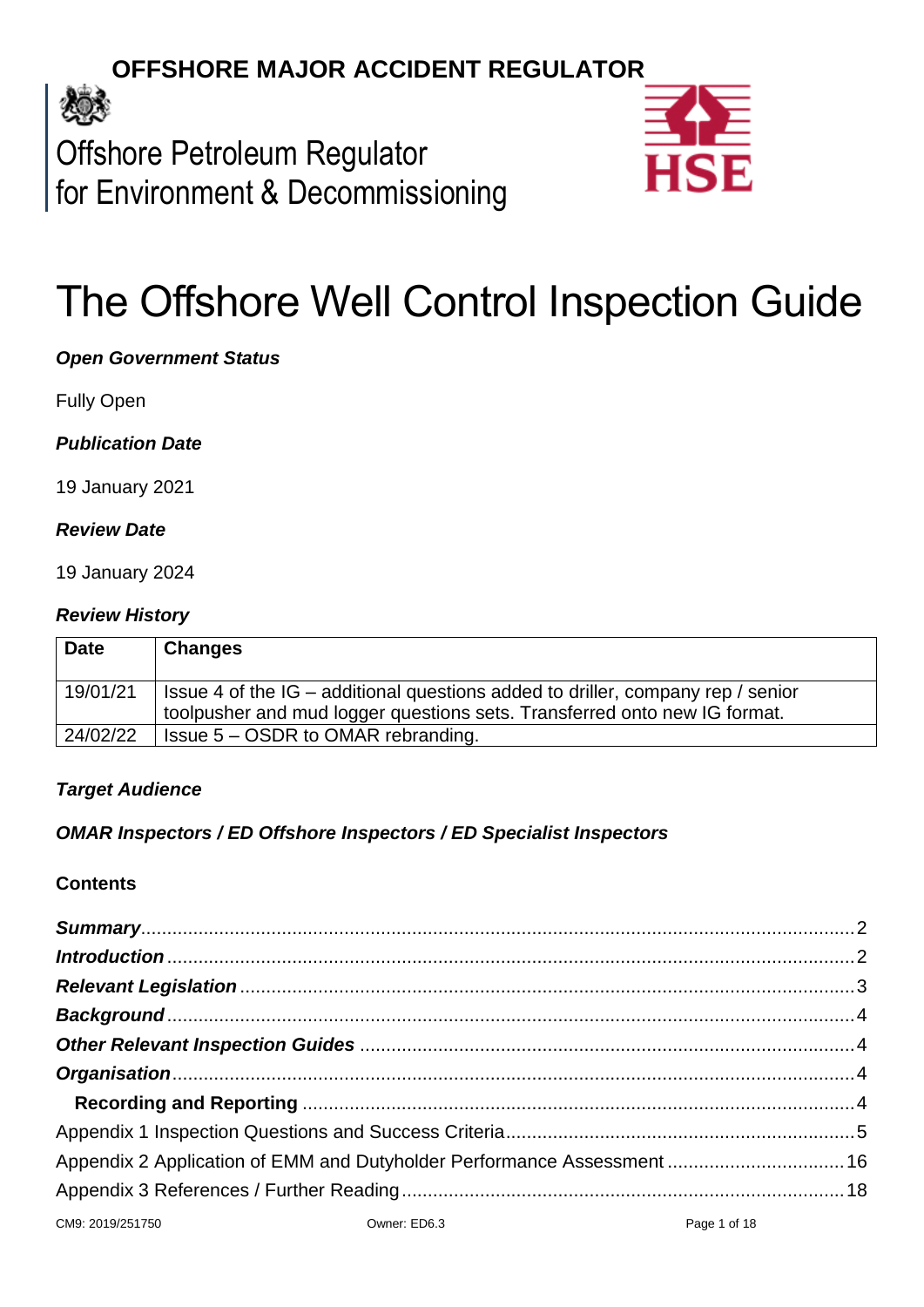# <span id="page-1-0"></span>*Summary*

This inspection guide (IG) outlines an approach to the inspection of dutyholder's arrangements with respect to operational well control and the key areas that inspectors should consider when inspecting this topic. It also sets out the criteria for satisfactory and unsatisfactory performance factors against which dutyholder performance will be rated. References are made to technical standards and guidance that inspectors will use to form an opinion of legal compliance.

The Offshore Installations and Wells (Design and Construction, etc) Regulations 1996 (DCR) and the Borehole Sites and Operations Regulations 1995 (BSOR) requires the well operator and borehole site operator to ensure that suitable well control equipment is provided and deployed as required dependent upon the well operations that are to be undertaken.

### <span id="page-1-1"></span>*Introduction*

The purpose of this IG is to provide information and guidance to OMAR / ED Inspectors to support the delivery of consistent and effective inspection of dutyholder arrangements to comply with DCR and BSOR.

This IG highlights key areas for inspection and provides a framework against which inspectors can judge compliance, assign performance ratings, and determine what enforcement action should be taken with respect to legislative breaches that may be found.

A separate inspection guide details inspection of Wells Personnel Competency [www.hse.gov.uk/offshore/ed-well-competence.pdf.](http://www.hse.gov.uk/offshore/ed-well-competence.pdf)

This IG covers well control during well construction and maintenance including drilling, testing, completion and other well intervention or maintenance / repair (work over) operations, including final decommissioning where the drilling blowout preventers (BOP) are in use. It does not include drilling or well intervention activities where wireline, coiled tubing, managed pressure drilling, or under-balanced drilling pressure control equipment is in use. It does not cover all aspects of these operations for which industry good practice guidance is available. Rather it provides questions to ask key personnel so that key components that provide for effective well control can be sampled.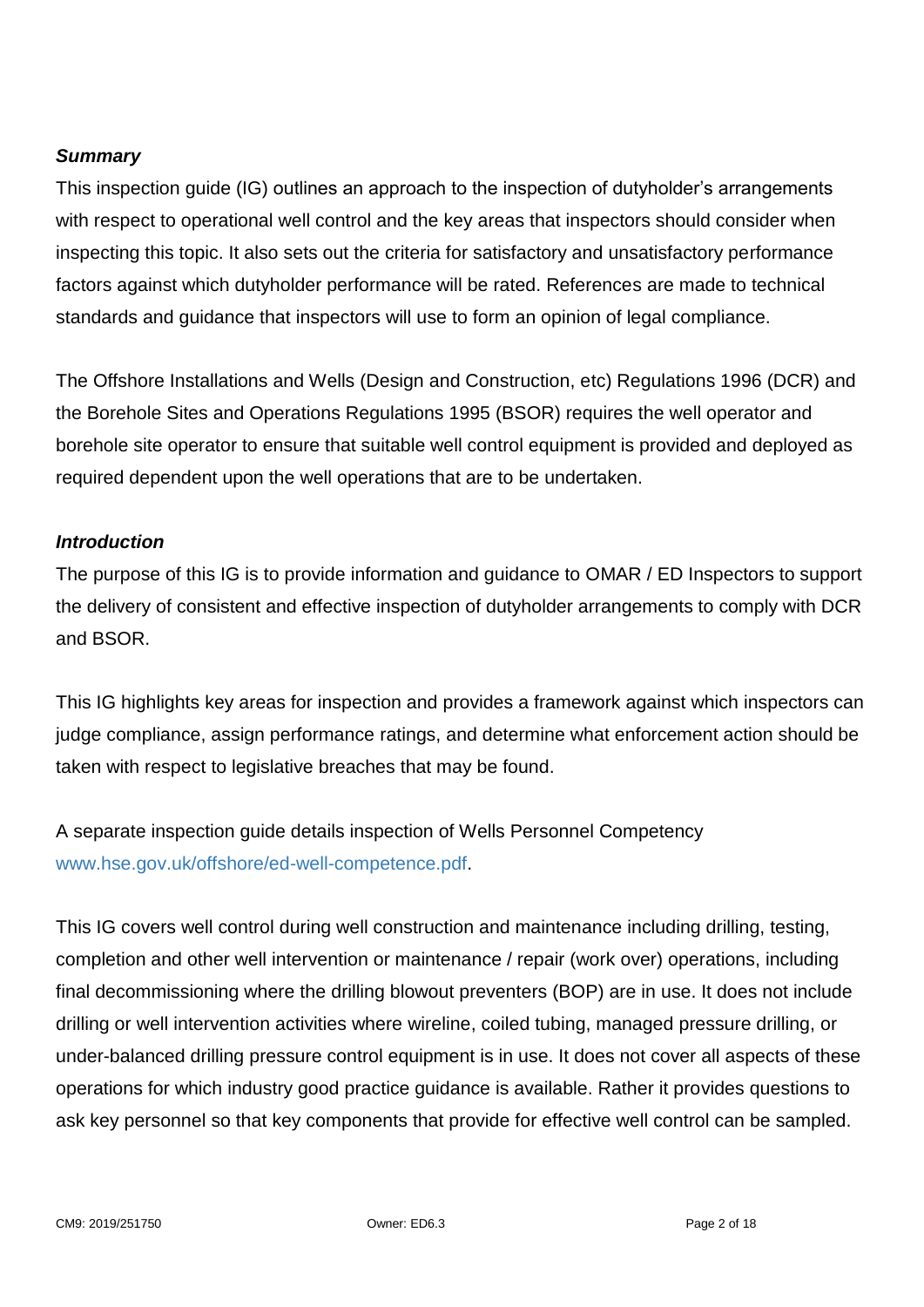The large topic of well control has for this purpose been broken down into sub-topics with sample questions for each:

- a) well control procedures
- b) well control equipment
- c) well control training
- d) well control drills
- e) communications

Model answers are provided for each question so that the extent of compliance can be gauged.

# <span id="page-2-0"></span>*Relevant Legislation*

For all oil and gas well operations, DCR Regulation 13 requires the well operator to ensure that a well is so designed, modified, commissioned, constructed, equipped, operated, maintained, suspended, and abandoned that, so far as is reasonably practicable, there can be no unplanned escape of fluids from the well.

For offshore operations, DCR Regulation 17(1) requires the well operator to ensure that suitable well control equipment is provided, while DCR Regulation 17(2) requires that the installation dutyholder deploys it when the well operations require it.

BSOR Regulation 9 Schedule 2(7) stipulates similar requirements for onshore oil and gas well operations.

DCR Regulation 21 requires that all personnel working on a well should be suitably informed, instructed, trained, and supervised so that risks associated with the well operation are reduced to as low as is reasonably practicable.

# *Action*

Inspectors should review relevant well control documentation such as well control policy and procedures, prior to the installation visit and test compliance during the installation visit against the "success criteria" given in Appendix 1.

By the conclusion of the inspection, it should be possible to

 determine that the well control arrangements for the well / borehole site operator are suitable and sufficient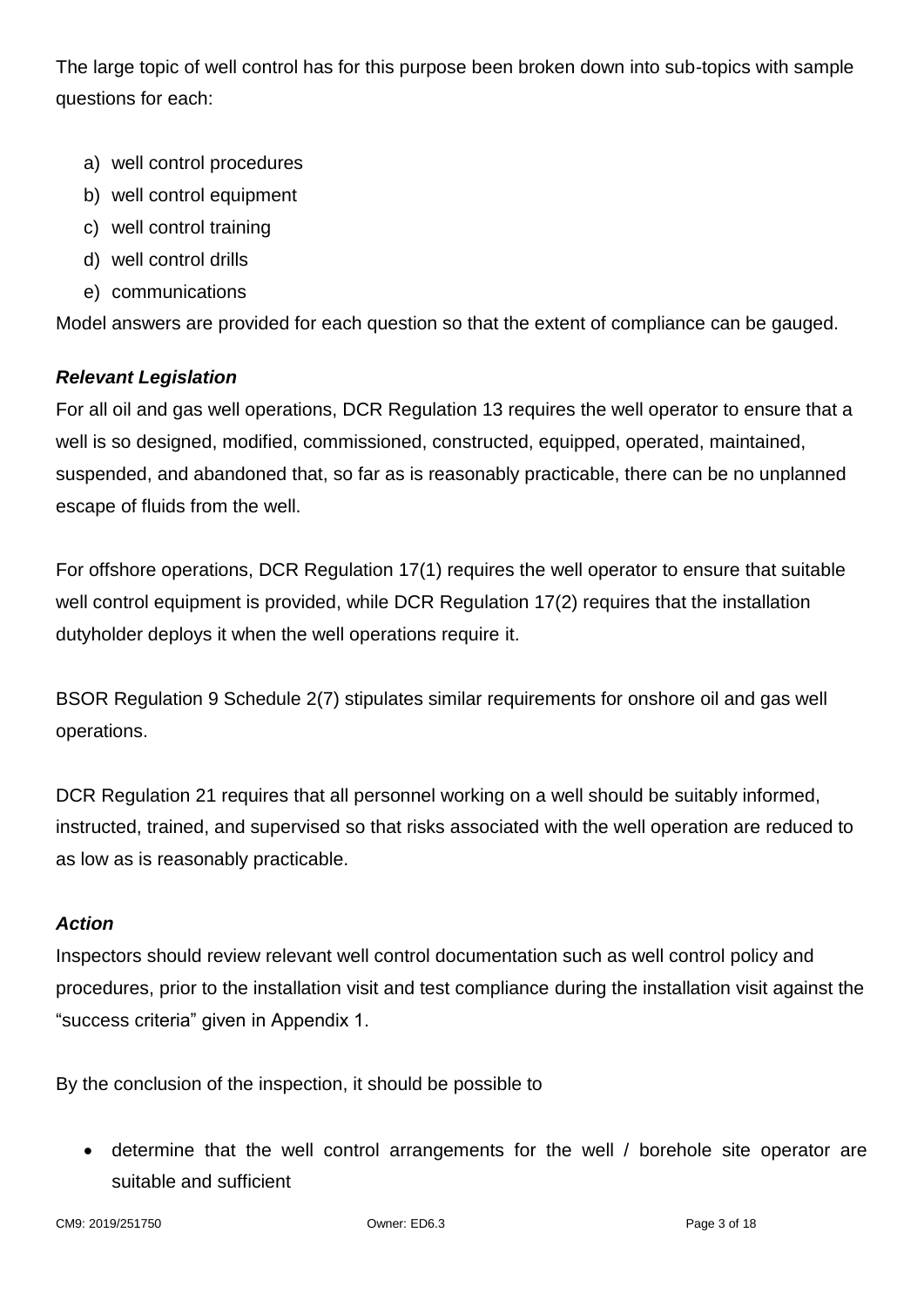When carrying out inspections covered by this IG inspectors should

- assess dutyholder responses against the success criteria in Appendix 1
- use the performance descriptors in Appendix 2 to
	- o determine the appropriate performance rating
	- o the initial enforcement expectation
	- $\circ$  consider how and when the issues raised during an inspection are to be closed out

# <span id="page-3-0"></span>*Background*

Well control is a fundamental part of well operations in preventing an uncontrolled flow from the well. Therefore, it requires to be inspected by the Well Engineering and Operations inspectors, in a consistent manner.

# <span id="page-3-1"></span>*Other Relevant Inspection Guides*

Wells Personnel Competency Management System [www.hse.gov.uk/offshore/ed-well](http://www.hse.gov.uk/offshore/ed-well-competence.pdf)[competence.pdf](http://www.hse.gov.uk/offshore/ed-well-competence.pdf)

#### *Specialist Advice*

A well control inspection may be performed by the inspection management team (IMT) or other non-wells specialist in accordance with this inspection guide. However, if a non-wells specialist / IMT wishes to conduct an inspection of well control it is recommended that it should be performed in conjunction with an ED6.3 Well Engineering and Operations inspector.

If an inspection of well control is conducted without an ED6.3 inspector in attendance and significant concerns are identified by an IMT or non-wells specialist, an ED6.3 inspector should be consulted at the earliest opportunity and appropriate action decided.

# <span id="page-3-2"></span>*Organisation*

#### <span id="page-3-3"></span>**Recording and Reporting**

The dutyholder performance ratings should be entered on the Inspection Rating (IRF) Tab of the relevant installation Intervention Plan Service Order. Findings should be recorded in the post inspection report and letter.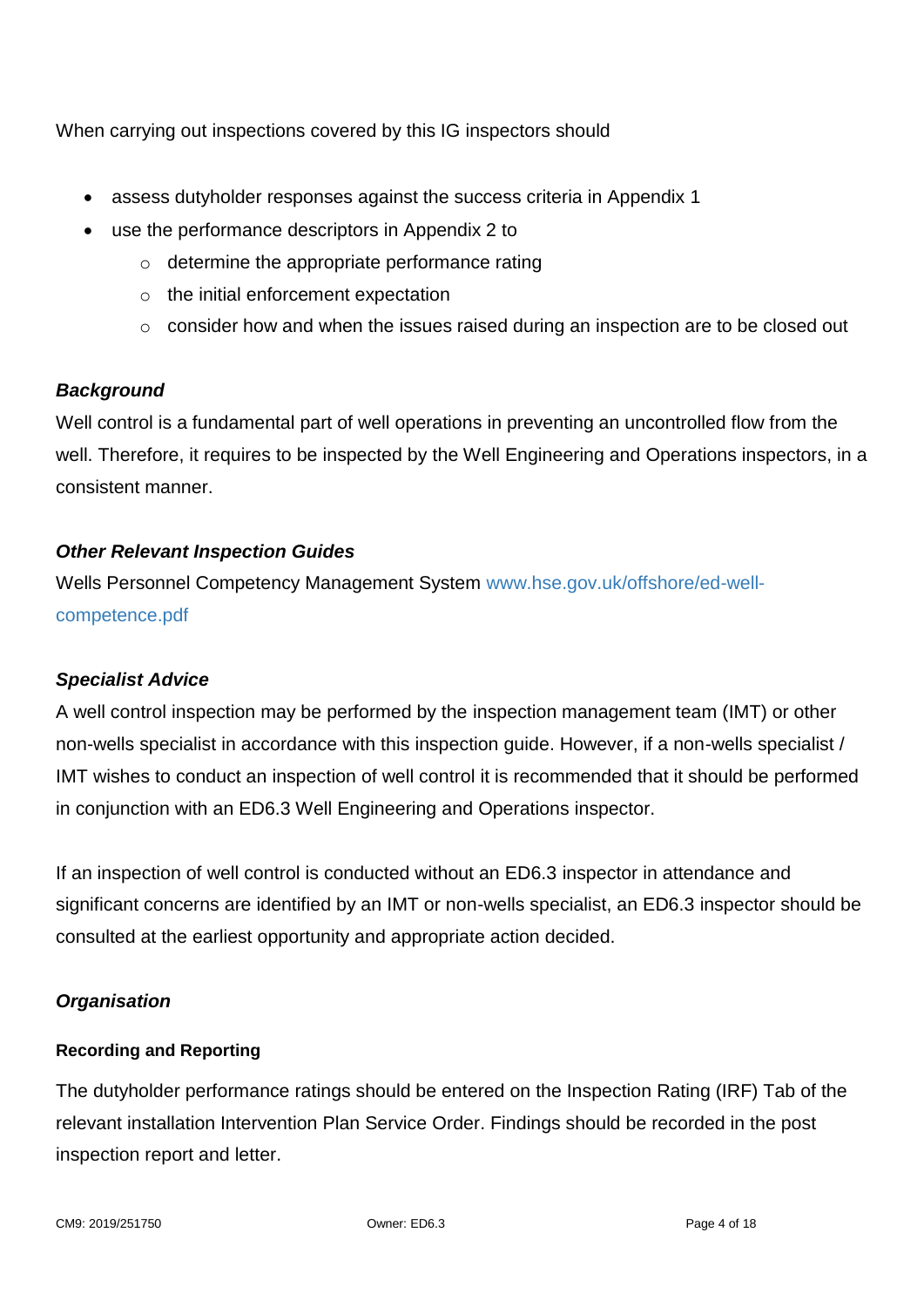# **DRILLER**

# **Name:**

<span id="page-4-0"></span>

|   | <b>QUESTION</b>                                                                                        | <b>MODEL ANSWER</b>                                                                                                                                                                                                                                                                                                                                                                                                                                                                                                                                                                                                               | <b>SATISFACTORY RESPONSE? / COMMENT</b> |
|---|--------------------------------------------------------------------------------------------------------|-----------------------------------------------------------------------------------------------------------------------------------------------------------------------------------------------------------------------------------------------------------------------------------------------------------------------------------------------------------------------------------------------------------------------------------------------------------------------------------------------------------------------------------------------------------------------------------------------------------------------------------|-----------------------------------------|
|   |                                                                                                        | <b>Well Control procedures</b>                                                                                                                                                                                                                                                                                                                                                                                                                                                                                                                                                                                                    |                                         |
|   | Are there any standing<br>instructions for the driller<br>on well shut in?                             | There should be some standing instructions on how the well will be<br>shut in. This will be by the relevant method (hard, soft, or fast method)<br>of securing the well. Relevant BOP/well control equipment schematics<br>to support standing instruction (shut in sequence) for particular well<br>work being undertaken. Awareness of shear ram capability and<br>sequence planned for particular project.                                                                                                                                                                                                                     |                                         |
| 2 | Is there a recent well<br>control sheet on the rig<br>floor which is completed<br>as much as possible? | This is a sheet that will be completed with actual bit depth, mud density<br>etc at the time of a kick. However, data that will not change like the<br>water depth, depth of last casing shoe, slow circulating rates should be<br>on this sheet so that arriving at the kill calculations is as efficient as<br>possible. (Note - Slow circulation rates change regularly dependent on<br>well depth, hole / drill string configuration and mud rheology. When<br>drilling these should be re-checked and recorded regularly every<br>1000ft / 12 hours etc) and on any occasion there is a significant<br>change in mud weight. |                                         |
| 3 | Did you receive<br>information about wells<br>specific risks for this<br>operation?                    | Drillers may be involved in pre-spud meetings on or offshore and<br>should have access to a programme to review. Well specific risks<br>should be communicated to the driller and senior toolpusher as safety<br>critical personnel.                                                                                                                                                                                                                                                                                                                                                                                              |                                         |
| 4 | Describe the process for<br>preparing the well control<br>sheets?                                      | Drillers should be involved in preparing these sheets, either doing it by<br>themselves or supervising the assistant driller preparing them. The<br>toolpusher should then regularly verify samples of these sheets. The<br>practice of toolpushers preparing the sheets and passing to the driller<br>misses this verification step.                                                                                                                                                                                                                                                                                             |                                         |
|   |                                                                                                        | <b>Well Control Equipment</b>                                                                                                                                                                                                                                                                                                                                                                                                                                                                                                                                                                                                     |                                         |
|   | CM9: 2019/251750                                                                                       | Owner: ED6.3<br>Page 5 of 18                                                                                                                                                                                                                                                                                                                                                                                                                                                                                                                                                                                                      |                                         |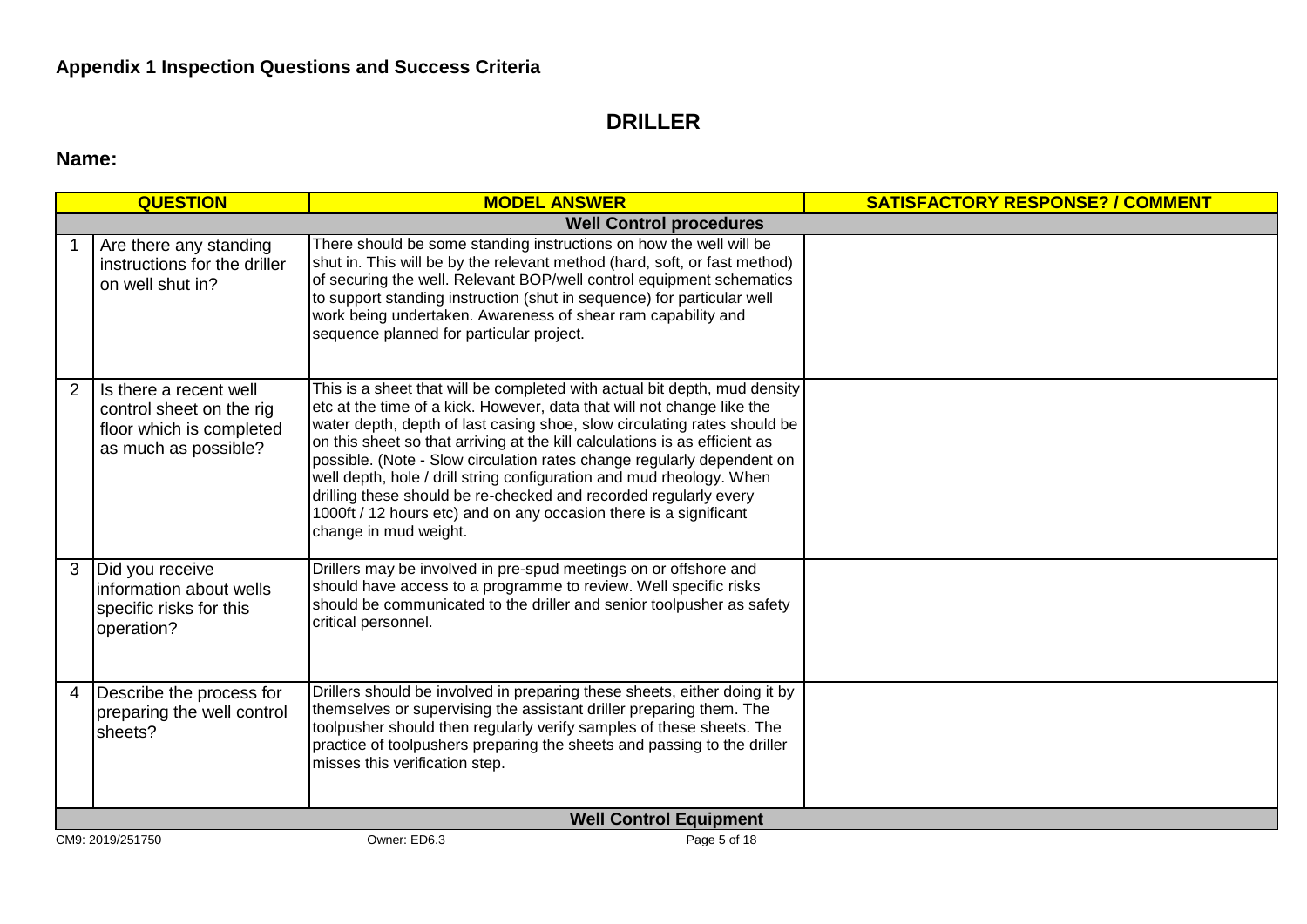|   | <b>QUESTION</b>                                                                                                                                                     | <b>MODEL ANSWER</b>                                                                                                                                                                                                                                                                                                                    | <b>SATISFACTORY RESPONSE? / COMMENT</b> |
|---|---------------------------------------------------------------------------------------------------------------------------------------------------------------------|----------------------------------------------------------------------------------------------------------------------------------------------------------------------------------------------------------------------------------------------------------------------------------------------------------------------------------------|-----------------------------------------|
| 5 | Is the installation's well<br>flow indicator working and<br>accurate?                                                                                               | This piece of equipment shows if the well is flowing. It is an indication<br>that primary well control has been lost. It should be working and at 0%<br>flow when the well is static.                                                                                                                                                  |                                         |
| 6 | Is the mud pit gain/loss<br>system operating and set<br>up for correct pit and<br>appropriate gain or loss<br>volume relevant to the well<br>section being drilled? | This piece of equipment monitors whether there is a loss or gain in<br>fluid volume in the pit and indicates whether there may be a kick or a<br>loss of situation downhole. It should be set up to monitor which pit(s)<br>are being used for circulating mud around the well and set to alarm at<br>an appropriate change in volume. |                                         |
| 7 | Are well control valves on<br>the rig floor with<br>appropriate crossovers?                                                                                         | The driller should be aware of which threads are in use within the drill<br>string and assure that the correct crossovers are available.                                                                                                                                                                                               |                                         |
|   |                                                                                                                                                                     | <b>Well Control Drills</b>                                                                                                                                                                                                                                                                                                             |                                         |
| 8 | What types of well control<br>drills are performed and<br>who is tested?                                                                                            | There should be a variety of well control drills based on relevant<br>scenarios for the well operations being undertaken. All safety critical<br>positions should be tested regularly including mud loggers,<br>derrickman, and drillers.                                                                                              |                                         |
|   |                                                                                                                                                                     | <b>Well Control Training</b>                                                                                                                                                                                                                                                                                                           |                                         |
| 9 | If they see the well flowing<br>what would be their initial<br>action?                                                                                              | They should shut the well in using the specified BOP procedure, inform<br>their supervisor, and then start recording pressures and volume<br>gained.                                                                                                                                                                                   |                                         |
|   | CM9: 2019/251750                                                                                                                                                    | Owner: ED6.3<br>Page 6 of 18                                                                                                                                                                                                                                                                                                           |                                         |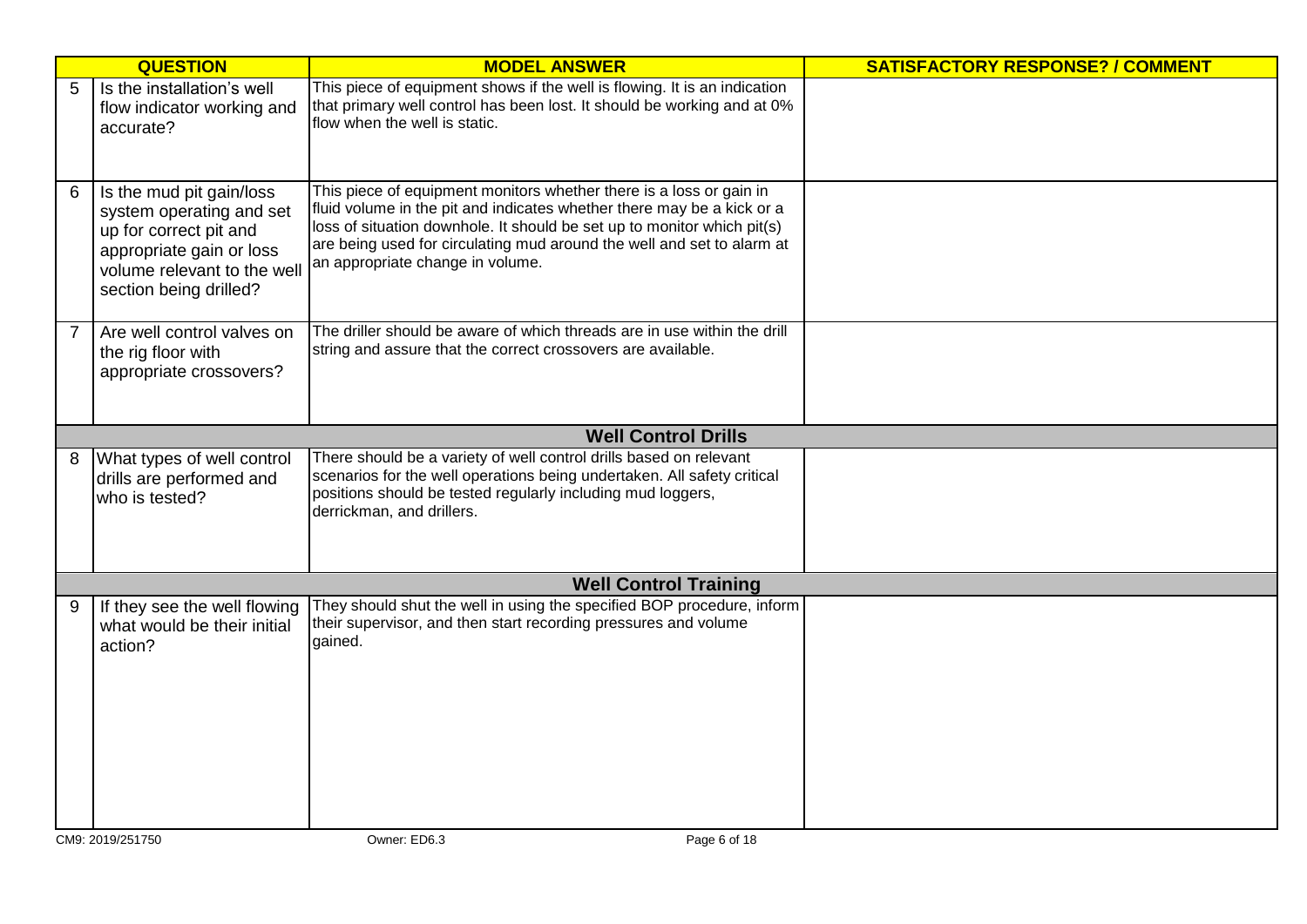| <b>QUESTION</b>                                                                                        | <b>MODEL ANSWER</b>                                                                                                                                                                                                                                                                                                                  | <b>SATISFACTORY RESPONSE? / COMMENT</b> |
|--------------------------------------------------------------------------------------------------------|--------------------------------------------------------------------------------------------------------------------------------------------------------------------------------------------------------------------------------------------------------------------------------------------------------------------------------------|-----------------------------------------|
| 10   Does the driller require<br>any permission to shut in<br>the well, or activate the<br>shear rams? | This should be no. They should have the responsibility and authority to<br>shut the well in, if there is doubt as to the primary well control and/or<br>positive signs of it flowing, and if the situation requires it, use the shear<br>rams as a last resort.                                                                      |                                         |
|                                                                                                        | <b>Communications</b>                                                                                                                                                                                                                                                                                                                |                                         |
| 11   Does the driller have good<br>communications with the<br>mud loggers and vice<br>versa?           | The driller and mud loggers should have a very good line of<br>communications and be in frequent contact. The driller should have<br>confidence in the abilities of the mud loggers and equipment they use.<br>Are all teams aligned in which system (rig or 3rd party) is to be used<br>and units to be recorded / reported agreed? |                                         |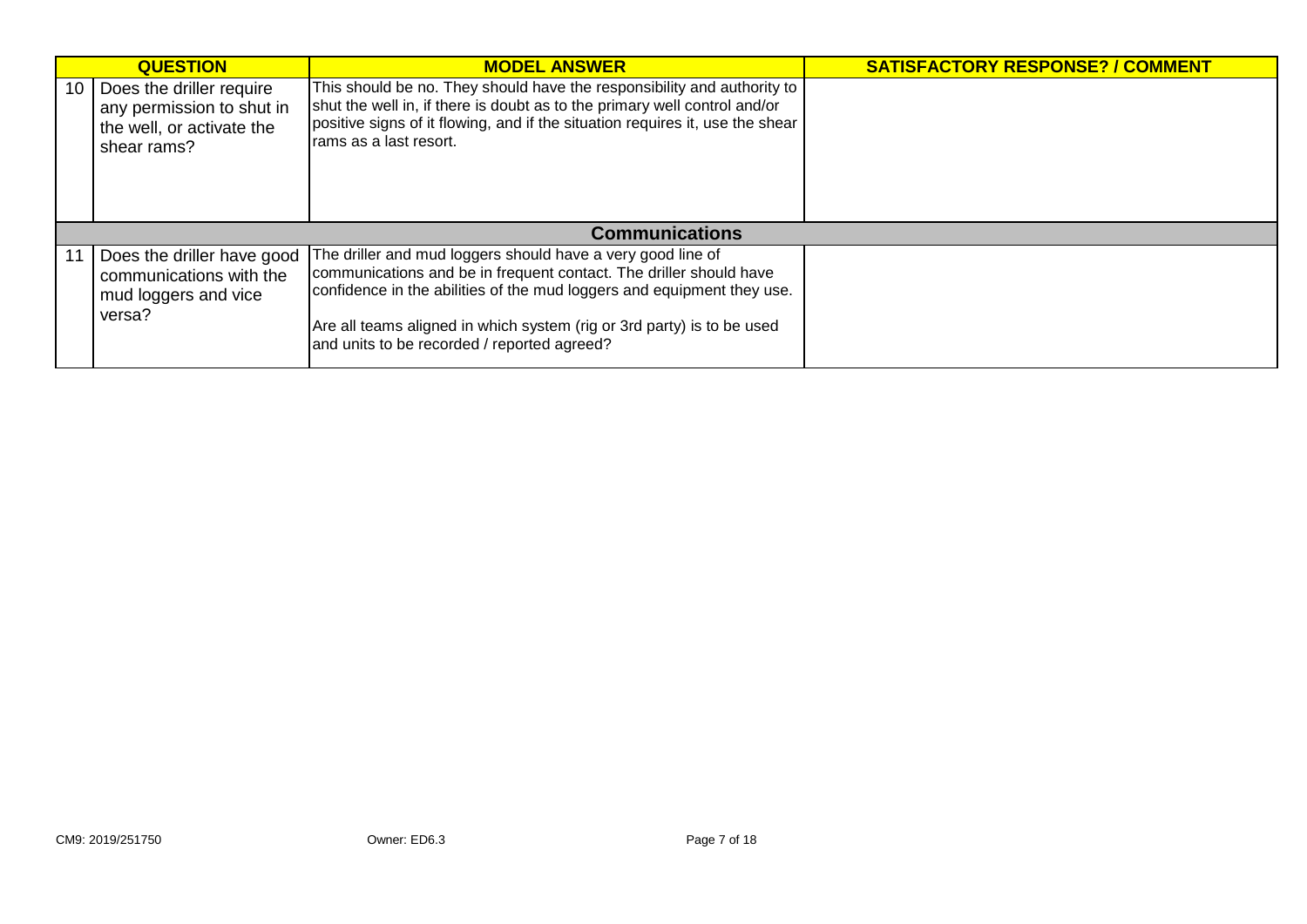# **Senior Toolpusher and Company Rep**

The senior toolpusher and well operator representative should be asked the same questions. The answers should align with each other; it must be clearly understood by all parties on whose procedures have primacy.

# **Name:**

|   | <b>QUESTION</b>                                                                                   | <b>MODEL ANSWER</b>                                                                                                                                                                                                                                                                                                                                                                                                                                                                          | <b>SATISFACTORY RESPONSE? / COMMENT</b> |
|---|---------------------------------------------------------------------------------------------------|----------------------------------------------------------------------------------------------------------------------------------------------------------------------------------------------------------------------------------------------------------------------------------------------------------------------------------------------------------------------------------------------------------------------------------------------------------------------------------------------|-----------------------------------------|
|   |                                                                                                   | <b>Well Control Procedures</b>                                                                                                                                                                                                                                                                                                                                                                                                                                                               |                                         |
|   | Whose well control<br>procedures (well operator<br>or drilling contractor) are<br>being followed? | There must be clear understanding whose procedures are in force.                                                                                                                                                                                                                                                                                                                                                                                                                             |                                         |
| 2 | When was the last BOP<br>pressure test? What was<br>the result?                                   | This should be at most 14 to 21 days prior to the date you are aboard.<br>Pressure testing frequency should be specified in procedures; it should<br>not exceed 21 days. If not, was dispensation given and by whom. This<br>is a high and low-pressure test usually 5 minutes for the low test, 10-<br>15 minutes is commonplace for the high-pressure test, although Oil<br>and Gas UK guidelines recommend a minimum of 5 minutes, during<br>which time pressures should remain constant. |                                         |
| 3 | When was the last BOP<br>and BOP control unit<br>function test? What was<br>the result?           | This should be within a 7 to 14-day window; API standard and Oil and<br>Gas UK guidelines specify every 7 days as operations allow. The<br>function test should be from different control panels to check their<br>functionality.                                                                                                                                                                                                                                                            |                                         |
| 4 | Were all the BOP function<br>tests (including redundant<br>ones) tested<br>independently?         | A simple function test might not reveal failures of redundant<br>components. If redundant components are not tested independently<br>the arrangements could be vulnerable to a single point failure which in<br>electrical/electronic equipment could occur at any time.                                                                                                                                                                                                                     |                                         |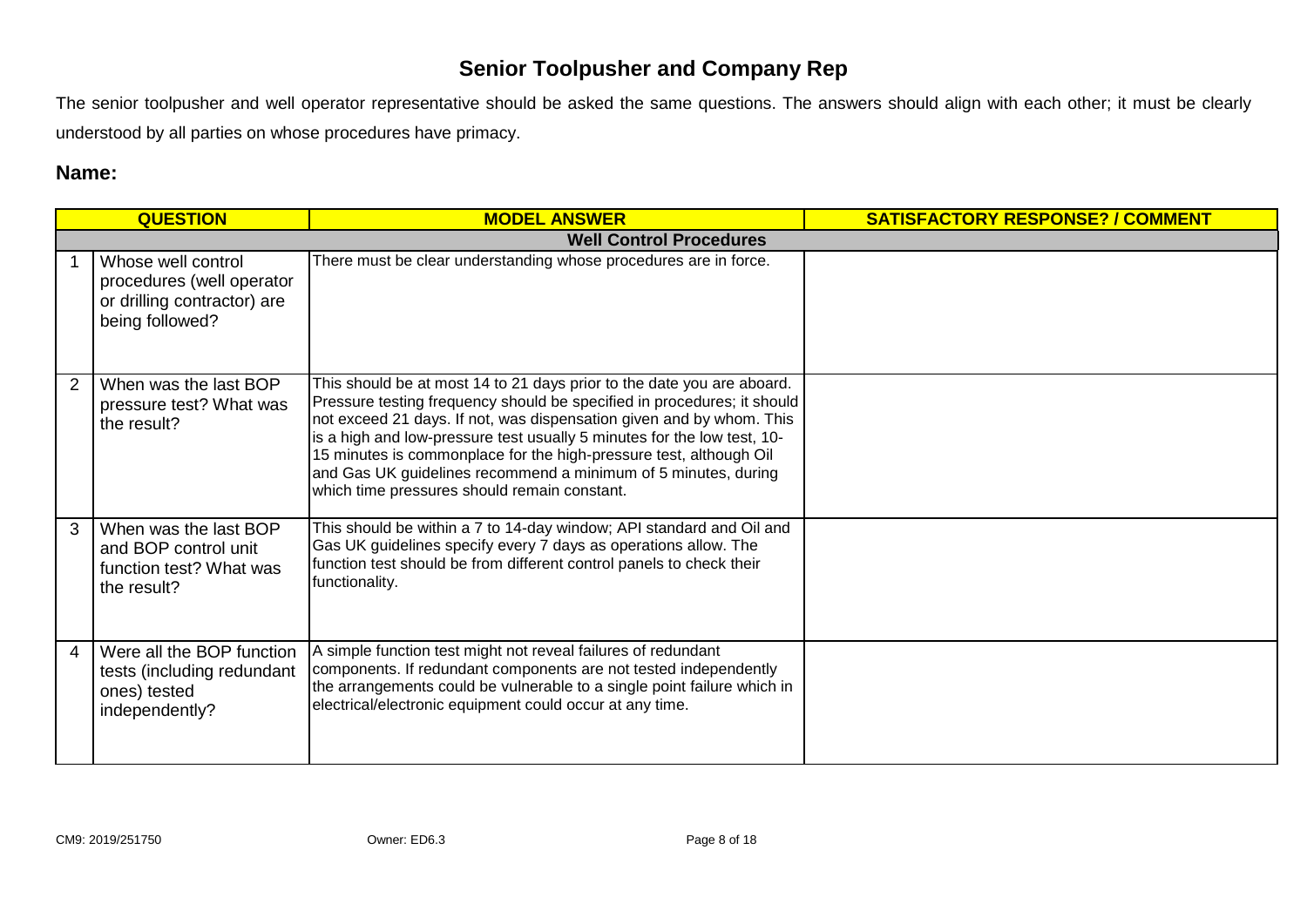|   | <b>QUESTION</b>                                                                                                                                             | <b>MODEL ANSWER</b>                                                                                                                                                                                                                                                                                                                                                                                                                                        | <b>SATISFACTORY RESPONSE? / COMMENT</b> |
|---|-------------------------------------------------------------------------------------------------------------------------------------------------------------|------------------------------------------------------------------------------------------------------------------------------------------------------------------------------------------------------------------------------------------------------------------------------------------------------------------------------------------------------------------------------------------------------------------------------------------------------------|-----------------------------------------|
| 5 | Are these tests in<br>accordance with their<br>procedures?                                                                                                  | This is to check awareness and use.                                                                                                                                                                                                                                                                                                                                                                                                                        |                                         |
| 6 | What assurance activities<br>do you perform in relation<br>to well control? How are<br>these recorded?                                                      | Both senior toolpushers and company reps should regularly sample<br>drill floor well control paperwork to check for accuracy and compliance<br>to procedures. These verification activities should be documented.<br>Well Control Function Tests, BOP Pressure Test Plans, and BOP Test<br>Records should be verified and documented. Well Control Drills should<br>be varied and based on relevant scenarios in relation to the specific<br>well's risks. |                                         |
|   |                                                                                                                                                             | <b>Well Control Equipment</b>                                                                                                                                                                                                                                                                                                                                                                                                                              |                                         |
|   | Is the ram configuration<br>identified on all the BOP<br>control panels the same<br>as that fitted to the various<br>BOP ram cavities?                      | The labelling on the control panels for what type of ram is in each<br>cavity on the BOP should accurately reflect what is in the BOP. Need<br>for accurate BOP diagrams with well specific datum clearly indicated<br>and primary hang off rams / procedure clearly visible Hang-off applies<br>only to subsea BOPs.                                                                                                                                      |                                         |
| 8 | What pipe in the current<br>string will the BOP shear<br>rams cut? What pipe<br>cannot be cut with the<br>shear rams?                                       | The shear rams will not be able to cut some drill collars and may not<br>cut some drill pipe and some specialised tubulars. What we want to<br>test is do the toolpusher and driller know what they cannot shear and<br>are there any instructions in place / risk assessment mitigating this.<br>Has effective communication / training been carried out?                                                                                                 |                                         |
|   |                                                                                                                                                             | <b>Well Control Drills</b>                                                                                                                                                                                                                                                                                                                                                                                                                                 |                                         |
| 9 | When was the last kick<br>and trip drill, is there a<br>record of it, is the<br>frequency and method in<br>line with the agreed well<br>control procedures? | This should be weekly as a minimum and should be for both drill<br>crews. The record should state what kind of drill it was, how long it took<br>to shut in the well together with any other comments.                                                                                                                                                                                                                                                     |                                         |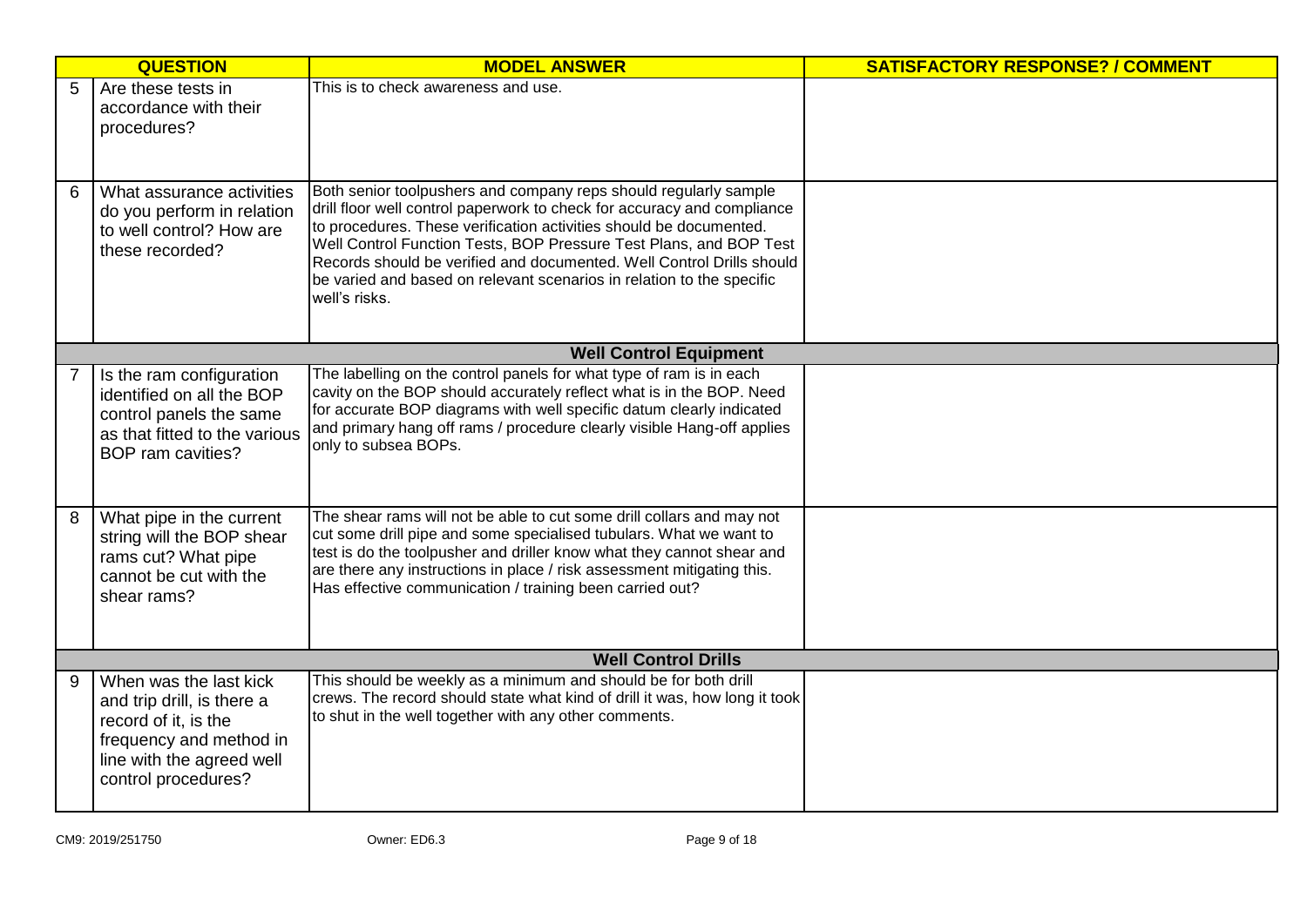|    | <b>QUESTION</b>                                                                                                                             | <b>MODEL ANSWER</b>                                                                                                                                                                                                                                                                                                                                                                                                                                       | <b>SATISFACTORY RESPONSE? / COMMENT</b> |
|----|---------------------------------------------------------------------------------------------------------------------------------------------|-----------------------------------------------------------------------------------------------------------------------------------------------------------------------------------------------------------------------------------------------------------------------------------------------------------------------------------------------------------------------------------------------------------------------------------------------------------|-----------------------------------------|
| 10 | What types of well control<br>drills are performed and<br>who is tested?                                                                    | There should be a variety of well control drills based on relevant<br>scenarios for the well operations being undertaken. All safety critical<br>positions should be tested regularly including mud loggers,<br>derrickman, and drillers.                                                                                                                                                                                                                 |                                         |
|    |                                                                                                                                             | <b>Communications</b>                                                                                                                                                                                                                                                                                                                                                                                                                                     |                                         |
|    | Do they have a copy of<br>the drilling programme,<br>and have the relevant well<br>hazards been<br>communicated to the<br>driller?          | There should be copies of the drilling program on the installation. The<br>driller and other key personnel on the installation should be aware of<br>hazards from the well for example, shallow gas, over pressurised<br>zones, losses, hole instability, H <sub>2</sub> S etc. interface document? Specific<br>actions or local procedures developed for a particular client been<br>communicated and visual references placed in appropriate locations? |                                         |
| 12 | When changes to the well<br>programme are required<br>how are well control risks<br>identified and<br>communicated to the<br>drilling team? | Programme changes should occur under a management of change<br>process, risks should be assessed and mitigated. Any changes should<br>be communicated to the drill crew and included in the drilling<br>instructions issued by the company man. If changes are made to<br>procedures or standing instructions the senior toolpusher should<br>ensure rig floor paperwork is updated to the latest revision.                                               |                                         |
| 13 | Who does the mud logger<br>inform when they see<br>signs of the well flowing?                                                               | The mud logger should inform the driller immediately if they see the<br>well flowing. Following this action, they may then, depending on the<br>procedures used, inform the company rep, senior toolpusher etc.                                                                                                                                                                                                                                           |                                         |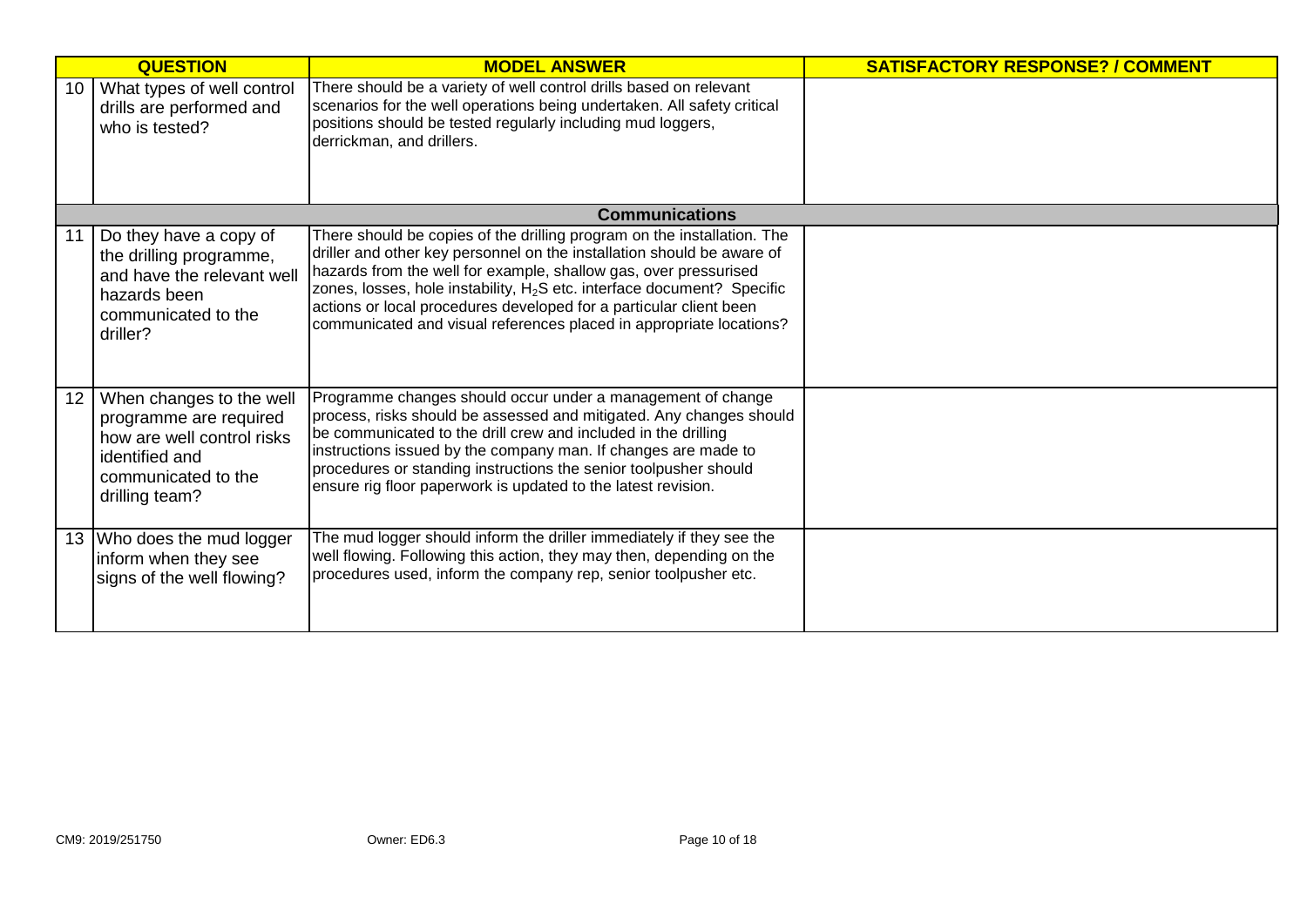# **Subsea Engineer, Chief Engineer or Chief Mechanic**

**Name: Job Title:**

|   | <b>QUESTION</b>                                                                                                                                                                                                | <b>MODEL ANSWER</b>                                                                                                                                                    | <b>SATISFACTORY RESPONSE? / COMMENT</b> |
|---|----------------------------------------------------------------------------------------------------------------------------------------------------------------------------------------------------------------|------------------------------------------------------------------------------------------------------------------------------------------------------------------------|-----------------------------------------|
|   |                                                                                                                                                                                                                | <b>Well Control Equipment</b>                                                                                                                                          |                                         |
|   | Are the BOP hydraulic<br>control schematics in an<br>as built status?                                                                                                                                          | Look at date of the on-board drawings, the date of the last revision and<br>ask if the mechanic or subsea engineer is aware of them.                                   |                                         |
|   | Is the BOP and ancillary<br>well control equipment<br>(choke manifold, BOP<br>control unit) a safety and<br>environmental critical<br>element (SECE) and part<br>of the installation's<br>verification scheme? | The BOP etc. should be part of the installation's verification scheme,<br>be a SECE and have a performance standard.                                                   |                                         |
| 3 | Who is the verifier<br>(independent competent<br>person) for the installation<br>and when did they last<br>look at the BOP? Were<br>there any issues raised by<br>the verifier?                                | The BOP should be treated like any other piece of safety critical<br>equipment / SECE and be subject to some inspection of its fitness for<br>purpose by the verifier. |                                         |
| 4 | Is the BOP maintenance<br>up to date? What is the<br>backlog?                                                                                                                                                  | Same as any other piece of safety and environmental critical<br>equipment (SECE). Is it maintained in accordance with the planned<br>maintenance routine etc?          |                                         |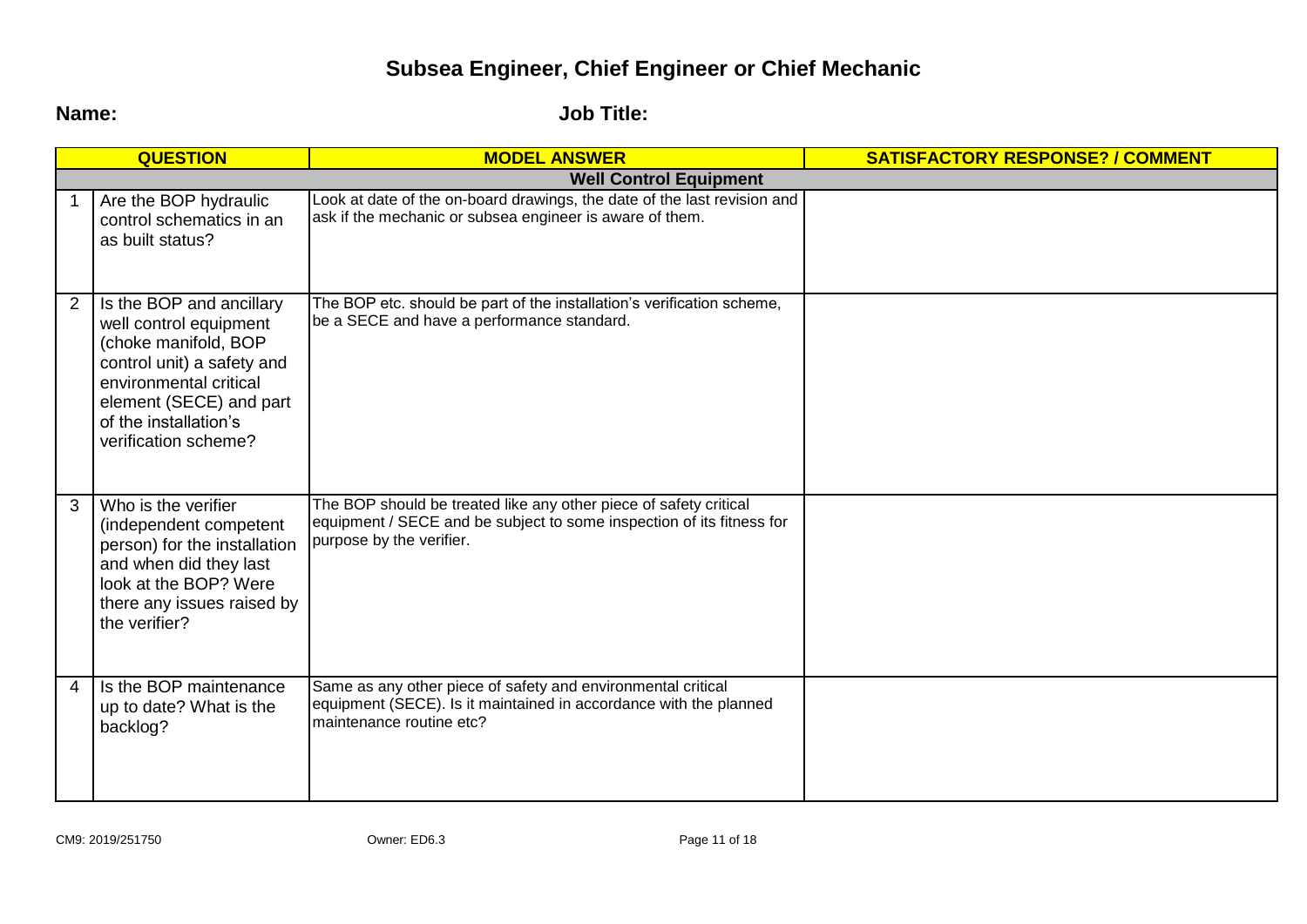|   | <b>QUESTION</b>                                                                                                                                                          | <b>MODEL ANSWER</b>                                                                                                                            | <b>SATISFACTORY RESPONSE? / COMMENT</b> |
|---|--------------------------------------------------------------------------------------------------------------------------------------------------------------------------|------------------------------------------------------------------------------------------------------------------------------------------------|-----------------------------------------|
| 5 | When were the gauges on<br>last calibrated? Is there a<br>maintenance routine for<br>them?                                                                               | These gauges are critical to measuring pressures in the well during a<br>the choke and kill manifold   kill operation and need to be reliable. |                                         |
| 6 | Are all BOP control<br>panels, including remote<br>secondary panels, clearly<br>labelled with the position<br>of the different type of ram<br>type and / or size of ram? | All panels, including remote panels, should have the position of the<br>rams clearly and correctly labelled.                                   |                                         |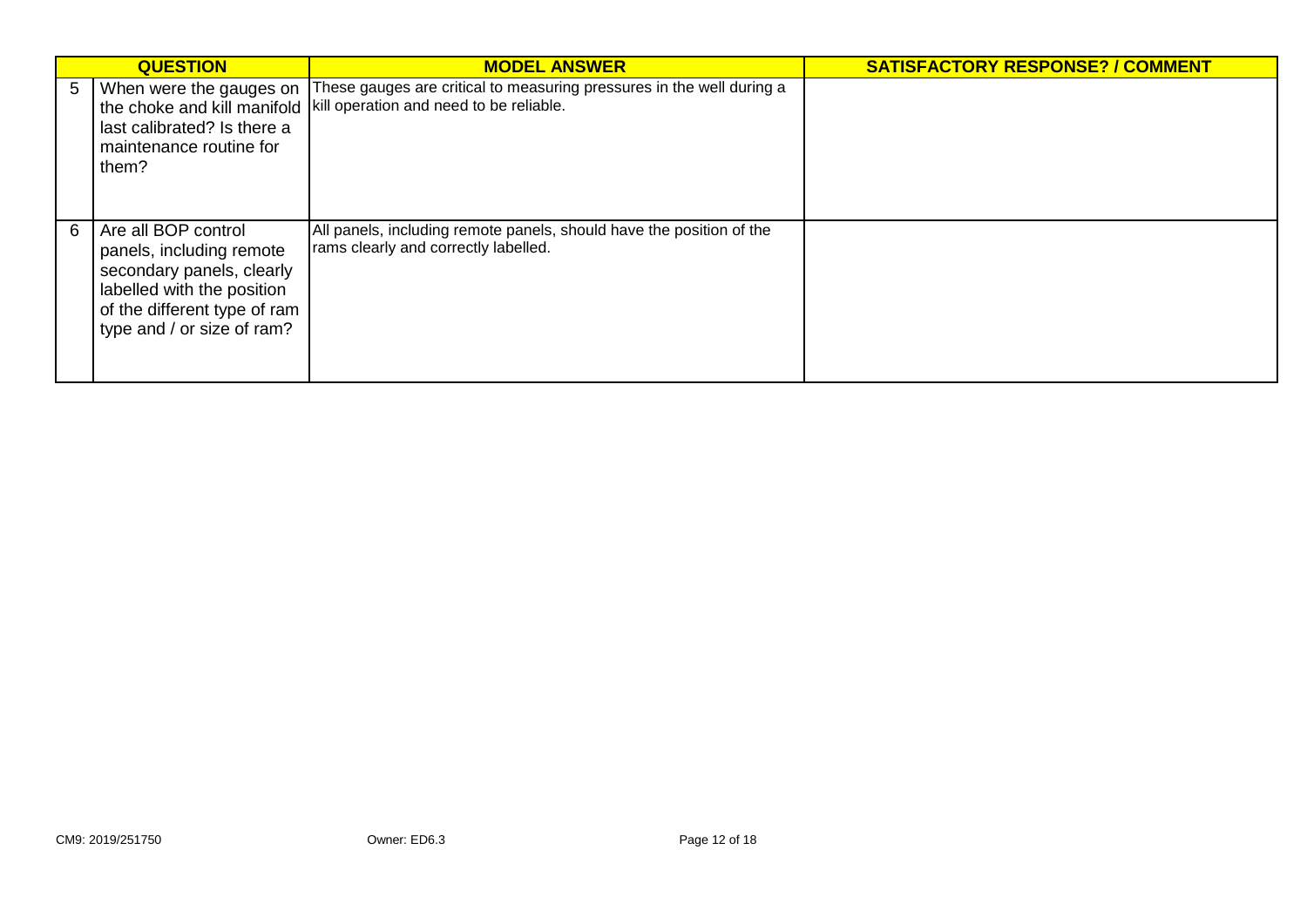# **Mud Loggers**

# **Name: Company:**

|   | <b>QUESTION</b>                                                                                                                                                     | <b>MODEL ANSWER</b>                                                                                                                                                                                                                                                                                                                                                                                                                                       | <b>SATISFACTORY RESPONSE? / COMMENT</b> |
|---|---------------------------------------------------------------------------------------------------------------------------------------------------------------------|-----------------------------------------------------------------------------------------------------------------------------------------------------------------------------------------------------------------------------------------------------------------------------------------------------------------------------------------------------------------------------------------------------------------------------------------------------------|-----------------------------------------|
|   |                                                                                                                                                                     | <b>Well Control Procedures</b>                                                                                                                                                                                                                                                                                                                                                                                                                            |                                         |
|   | What role have you got in<br>relation to well control?                                                                                                              | The mud logger provides a verification of the primary monitoring<br>performed by the drill crew, trending volumes but also tracking<br>parameters such as D Exponent that is intended to be a leading<br>indicator of rising pore pressure. They will also be sampling cuttings<br>and trending the figures. The mud loggers should not be the primary<br>means of monitoring the well.                                                                   |                                         |
|   |                                                                                                                                                                     | <b>Well Control Equipment</b>                                                                                                                                                                                                                                                                                                                                                                                                                             |                                         |
| 2 | Is the mud pit gain/loss<br>system operating and set<br>up for correct pit and<br>appropriate gain or loss<br>volume relevant to the well<br>section being drilled? | This piece of equipment monitors whether there is a loss or gain in<br>fluid volume in the pit and indicates whether there may be a kick or a<br>loss of situation downhole. It should be set up to monitor which pit(s)<br>are being used for circulating mud around the well and set to alarm at<br>an appropriate change in volume.                                                                                                                    |                                         |
|   |                                                                                                                                                                     | <b>Communications</b>                                                                                                                                                                                                                                                                                                                                                                                                                                     |                                         |
| 3 | Do they have a copy of<br>the drilling programme,<br>and have the relevant well<br>hazards been<br>communicated to the<br>driller?                                  | There should be copies of the drilling program on the installation. The<br>driller and other key personnel on the installation should be aware of<br>hazards from the well for example, shallow gas, over pressurised<br>zones, losses, hole instability, H <sub>2</sub> S etc, interface document? Specific<br>actions or local procedures developed for a particular client been<br>communicated and visual references placed in appropriate locations? |                                         |
| 4 | Who does the mud logger<br>inform when they see<br>signs of the well flowing?                                                                                       | The mud logger should inform the driller immediately if they see the<br>well flowing. Following this action, they may then, depending on the<br>procedures used, inform the company rep, senior toolpusher etc.                                                                                                                                                                                                                                           |                                         |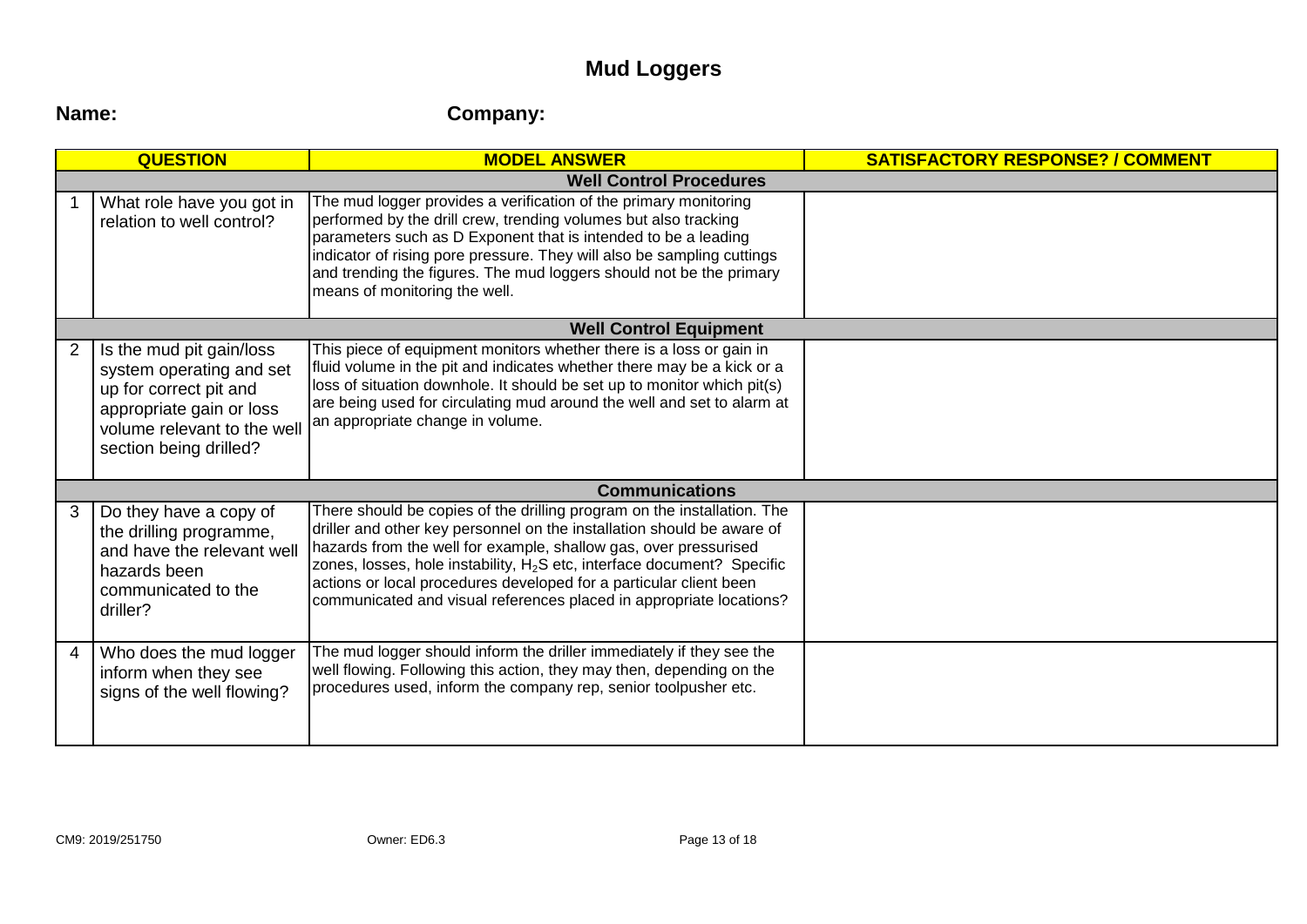| <b>QUESTION</b>                                           | <b>MODEL ANSWER</b>                                                                                                                                                                                                                                                                                                                                               | <b>SATISFACTORY RESPONSE? / COMMENT</b> |
|-----------------------------------------------------------|-------------------------------------------------------------------------------------------------------------------------------------------------------------------------------------------------------------------------------------------------------------------------------------------------------------------------------------------------------------------|-----------------------------------------|
| communications with the<br>mud loggers and vice<br>versa? | Does the driller have good   The driller and mud loggers should have a very good line of<br>communications and be in frequent contact. The driller should have<br>confidence in the abilities of the mud loggers and equipment they use.<br>Are all teams aligned in which system (rig or 3rd party) is to be used<br>and units to be recorded / reported agreed? |                                         |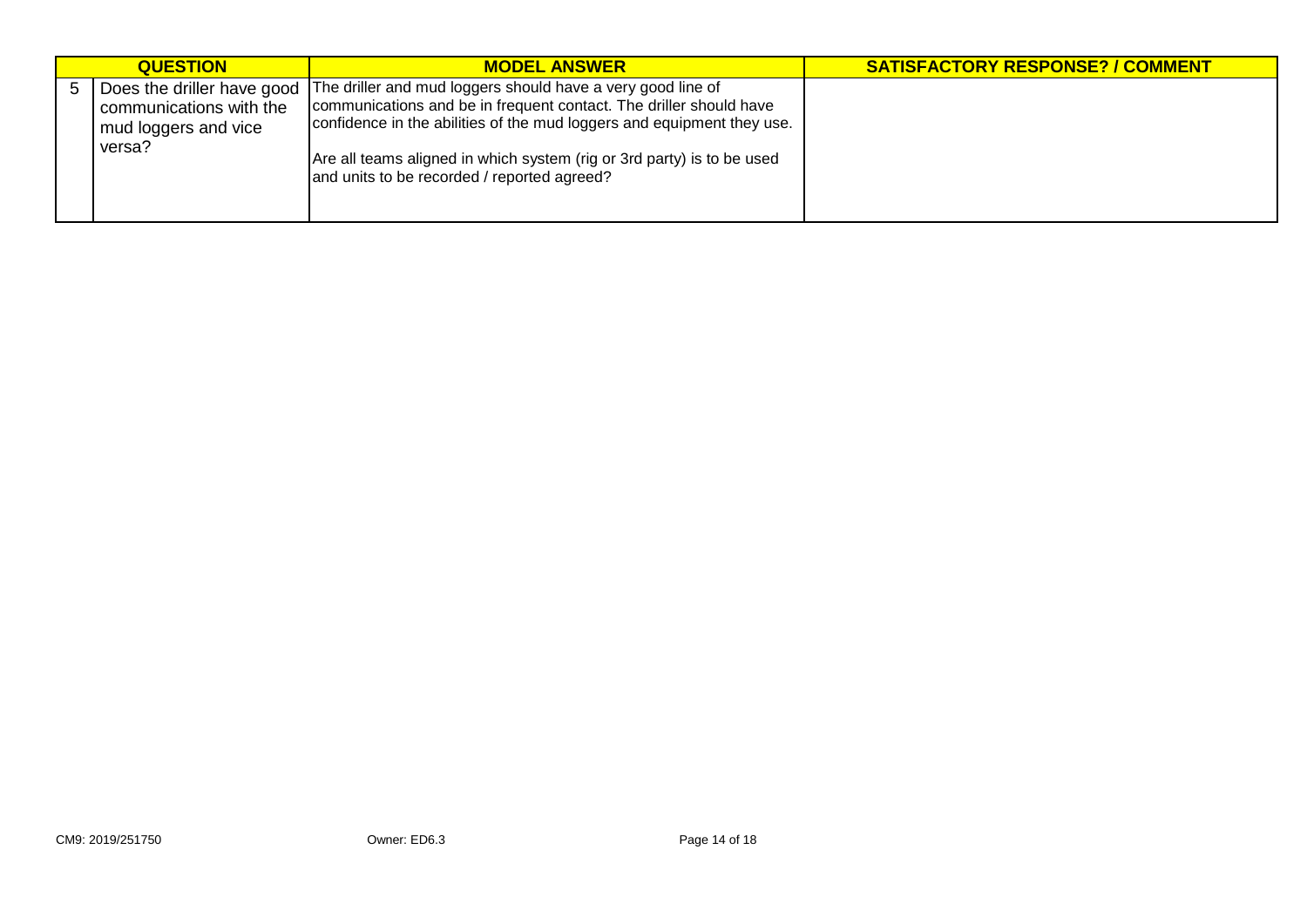# **Drill Crew**

# **Names:**

|                                | <b>QUESTION</b>                                                                        | <b>MODEL ANSWER</b>                                                                                                                                                                                                                                                                                                                                                                                                                                                                                                                                                                            | <b>SATISFACTORY RESPONSE? / COMMENT</b> |  |  |  |  |  |  |
|--------------------------------|----------------------------------------------------------------------------------------|------------------------------------------------------------------------------------------------------------------------------------------------------------------------------------------------------------------------------------------------------------------------------------------------------------------------------------------------------------------------------------------------------------------------------------------------------------------------------------------------------------------------------------------------------------------------------------------------|-----------------------------------------|--|--|--|--|--|--|
| <b>Well Control Procedures</b> |                                                                                        |                                                                                                                                                                                                                                                                                                                                                                                                                                                                                                                                                                                                |                                         |  |  |  |  |  |  |
|                                | What well control training<br>or information have you<br>been given?                   | Typically drill crews are not required to take formal well control training<br>until they are preparing to become a driller (Level 3 training). However,<br>in practice Level 1 well control training may be offered as an optional<br>course; Level 2 training may be taken by derrickmen, and most<br>assistant drillers will have achieved their driller's level well control.<br>Where the assistant driller deputises for the driller, they would need a<br>formal well control certificate. Well control drills and training may also<br>be included in occupational competence records. |                                         |  |  |  |  |  |  |
| $\mathcal{P}$                  | Are well control<br>procedures discussed with<br>the drill crew? What is<br>your role? | The drill crew need to be aware of their role in shutting in the well for<br>the operations going on at the time. Their role should be discussed for<br>each shift and change in operations.                                                                                                                                                                                                                                                                                                                                                                                                   |                                         |  |  |  |  |  |  |
| 3                              | Have well specific risks<br>been discussed with the<br>crews?                          | Whole crew briefings can help identify specific risks such as HPHT or<br>losses etc. Specific risks may be included in the daily drilling<br>instructions and should be highlighted at pre-crew briefings and<br>toolbox talks.                                                                                                                                                                                                                                                                                                                                                                |                                         |  |  |  |  |  |  |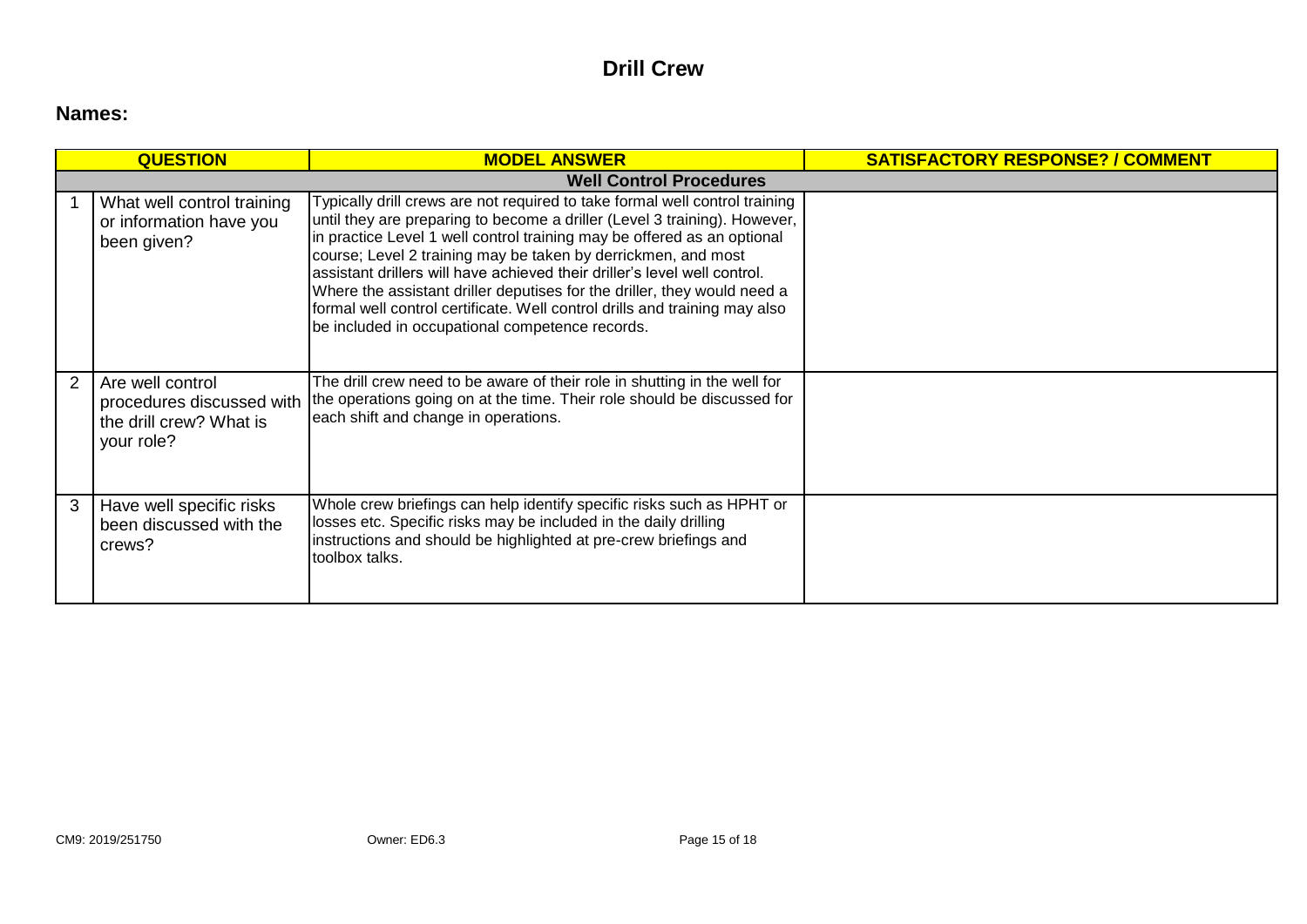# <span id="page-15-0"></span>**Appendix 2 Application of EMM and Dutyholder Performance Assessment**

When inspecting the well examination scheme, dutyholder compliance is to be assessed against the relevant success criteria. The success criteria have been determined from specific regulatory requirements, defined standards, established standards or interpretative standards.

This assessment will determine the: EMM Risk Gap, the associated topic performance score together with the Initial Enforcement Expectation as shown in the table below.

The actual enforcement may differ from that consistent with the recorded topic score depending on dutyholder and strategic factors. However, should this occur then the relevant dutyholder and strategic factors should be identified in the inspection report.

# **The Topic Score recorded on COIN must be consistent with the Initial Enforcement Expectation**

| <b>EMM RISK GAP</b>                                                                                                                                                                                                                                                                                                        |                                                                                                                                                                                                                                                                  |                                                                                                                                                                                                                                                                                                                                                                    |                                                                                                                                                                                                                                                                                                                                           |                                                                                                                                                                                                                                                                                                                                                           |                                                                                                                                                                                                                                                                                                                                             |  |  |  |
|----------------------------------------------------------------------------------------------------------------------------------------------------------------------------------------------------------------------------------------------------------------------------------------------------------------------------|------------------------------------------------------------------------------------------------------------------------------------------------------------------------------------------------------------------------------------------------------------------|--------------------------------------------------------------------------------------------------------------------------------------------------------------------------------------------------------------------------------------------------------------------------------------------------------------------------------------------------------------------|-------------------------------------------------------------------------------------------------------------------------------------------------------------------------------------------------------------------------------------------------------------------------------------------------------------------------------------------|-----------------------------------------------------------------------------------------------------------------------------------------------------------------------------------------------------------------------------------------------------------------------------------------------------------------------------------------------------------|---------------------------------------------------------------------------------------------------------------------------------------------------------------------------------------------------------------------------------------------------------------------------------------------------------------------------------------------|--|--|--|
| <b>EXTREME</b>                                                                                                                                                                                                                                                                                                             | <b>SUBSTANTIAL</b>                                                                                                                                                                                                                                               | <b>MODERATE</b>                                                                                                                                                                                                                                                                                                                                                    | <b>NOMINAL</b>                                                                                                                                                                                                                                                                                                                            | <b>NONE</b>                                                                                                                                                                                                                                                                                                                                               | <b>NONE</b>                                                                                                                                                                                                                                                                                                                                 |  |  |  |
| <b>TOPIC PERFORMANCE SCORE</b>                                                                                                                                                                                                                                                                                             |                                                                                                                                                                                                                                                                  |                                                                                                                                                                                                                                                                                                                                                                    |                                                                                                                                                                                                                                                                                                                                           |                                                                                                                                                                                                                                                                                                                                                           |                                                                                                                                                                                                                                                                                                                                             |  |  |  |
| 60                                                                                                                                                                                                                                                                                                                         | 50                                                                                                                                                                                                                                                               | 40                                                                                                                                                                                                                                                                                                                                                                 | 30                                                                                                                                                                                                                                                                                                                                        | 20                                                                                                                                                                                                                                                                                                                                                        | 10                                                                                                                                                                                                                                                                                                                                          |  |  |  |
| <b>Unacceptable</b>                                                                                                                                                                                                                                                                                                        | <b>Very Poor</b>                                                                                                                                                                                                                                                 | Poor                                                                                                                                                                                                                                                                                                                                                               | <b>Broadly</b><br><b>Compliant</b>                                                                                                                                                                                                                                                                                                        | <b>Fully Compliant</b>                                                                                                                                                                                                                                                                                                                                    | <b>Exemplary</b>                                                                                                                                                                                                                                                                                                                            |  |  |  |
| Unacceptably far<br>below relevant<br>minimum legal<br>requirements.<br>Most success<br>criteria are not<br>met.<br>Degree of non-<br>compliance<br>extreme and<br>widespread.<br>Failure to<br>recognise issues,<br>their significance,<br>and to<br>demonstrate<br>adequate<br>commitment to<br>take remedial<br>action. | Substantially below<br>the relevant<br>minimum legal<br>requirements.<br>Many success<br>criteria are not fully<br>met.<br>Degree of non-<br>compliance<br>substantial.<br>Failures not<br>recognised, with<br>limited commitment<br>to take remedial<br>action. | Significantly below<br>the relevant<br>minimum legal<br>requirements.<br>Several success<br>criteria are not fully<br>met.<br>Degree of non-<br>compliance<br>significant.<br>Limited recognition<br>of the essential<br>relevant<br>components of<br>effective health<br>and safety<br>management, but<br>demonstrate<br>commitment to<br>take remedial<br>action | Meets most of the<br>relevant minimum<br>legal requirements.<br>Most success<br>criteria are fully<br>met.<br>Degree of non-<br>compliance minor<br>and easily<br>remedied.<br>Management<br>recognise<br>essential relevant<br>components of<br>effective health<br>and safety<br>management, and<br>commitment to<br>improve standards. | Meets the relevant<br>minimum legal<br>requirements.<br>All success criteria<br>are fully met.<br>Management<br>competent and able<br>to demonstrate<br>adequate<br>identification of the<br>principal risks,<br>implementation of<br>the necessary<br>control measures.<br>confirmation that<br>these are used<br>effectively; and<br>subject to review. | Exceeds the<br>relevant minimal<br>legal requirements.<br>All success criteria<br>are fully met.<br>Management<br>competent,<br>enthusiastic, and<br>proactive in<br>devising and<br>implementing<br>effective safety<br>management<br>system to 'good<br>practice' or above<br>standard. Actively<br>seek to further<br>improve standards. |  |  |  |
| <b>EMM INITIAL ENFORCEMENT EXPECTATION</b>                                                                                                                                                                                                                                                                                 |                                                                                                                                                                                                                                                                  |                                                                                                                                                                                                                                                                                                                                                                    |                                                                                                                                                                                                                                                                                                                                           |                                                                                                                                                                                                                                                                                                                                                           |                                                                                                                                                                                                                                                                                                                                             |  |  |  |
| <b>Prosecution /</b><br>Enforcement<br>Notice.                                                                                                                                                                                                                                                                             | <b>Enforcement Notice</b><br>/ Letter.                                                                                                                                                                                                                           | Enforcement<br>Notice / Letter.                                                                                                                                                                                                                                                                                                                                    | Letter / Verbal<br>warning.                                                                                                                                                                                                                                                                                                               | None.                                                                                                                                                                                                                                                                                                                                                     | None.                                                                                                                                                                                                                                                                                                                                       |  |  |  |

Further guidance can be found at:<http://www.hse.gov.uk/enforce/emm.pdf>

# It should be noted that: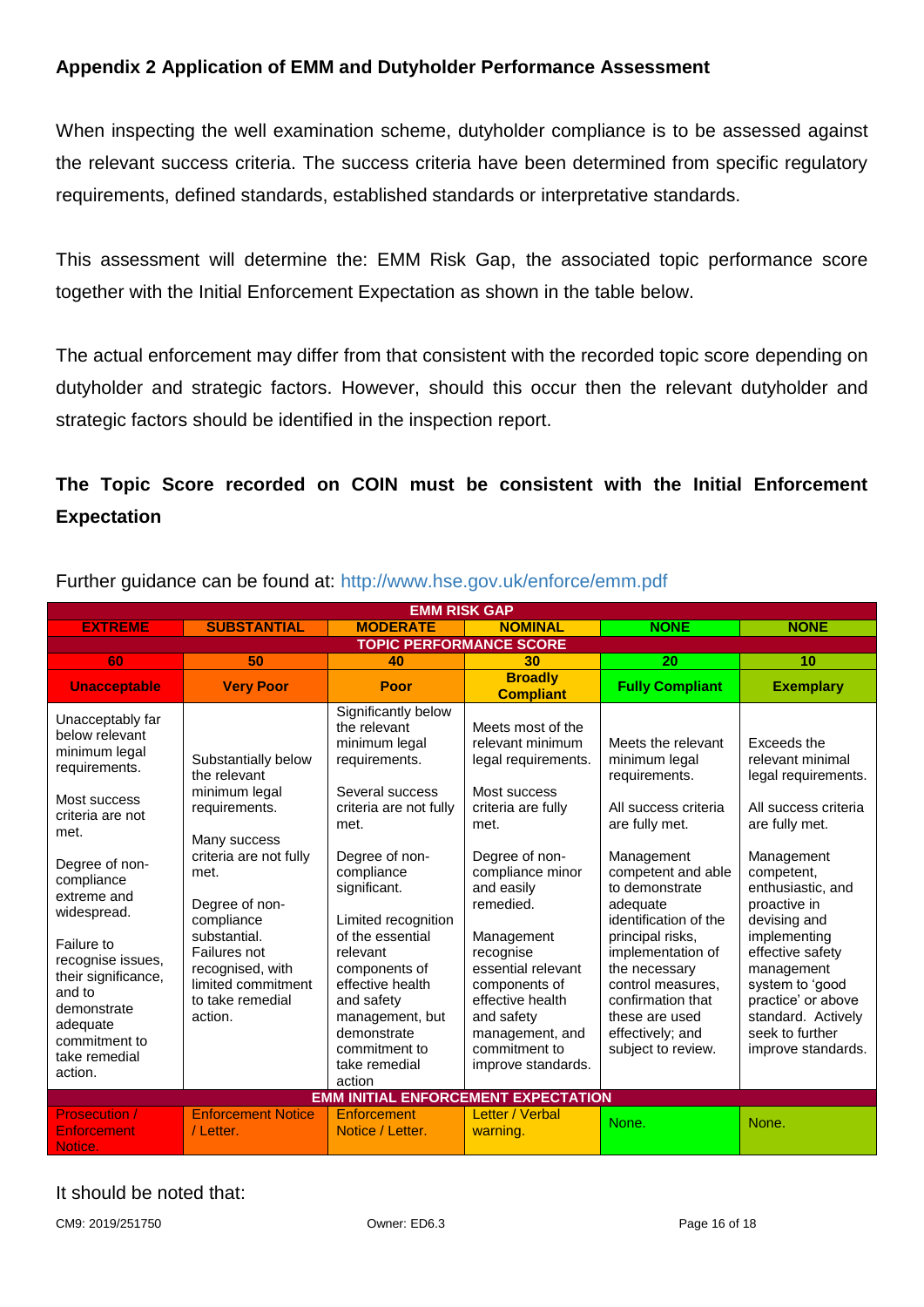- **the recorded score should reflect the most significant compliance gap identified** relevant to the inspection guide.
- the IG and hence the allocated scores may not cover all the matters that were considered during the intervention.
- the intervention may not necessarily have used every part of the IG consequently the score only reflects what was inspected. **The inspection report should make it clear what aspects of the IG the dutyholder has been scored against** (or it is clearly identifiable by a letter item).
- where the score only relates to limited aspect of the IG then consideration should be given to consulting the IG owner before finalising the score.
- proposed inspection scores should be reviewed / discussed by the full inspection team before finalising.
- the allocated performance score only reflects regulatory judgements about a duty holder's degree of compliance at a particular point in time.

#### **Use of performance scores**

HSE uses the performance scores as one of the many inputs to prioritise and plan future regulatory interventions. Prioritising intervention's is fundamental to ensuring HSE delivers its major hazards regulatory strategy while supporting businesses and the GB economy. HSE aims to ensure that regulatory activity is proportionate to the risk to people taking account a dutyholder's performance in controlling risks. In general, this means that HSE will inspect major hazard installations and dutyholders with relatively poorer risk management performance more frequently and in greater depth than lower hazard installations and dutyholders where there is evidence of higher risk management performance.